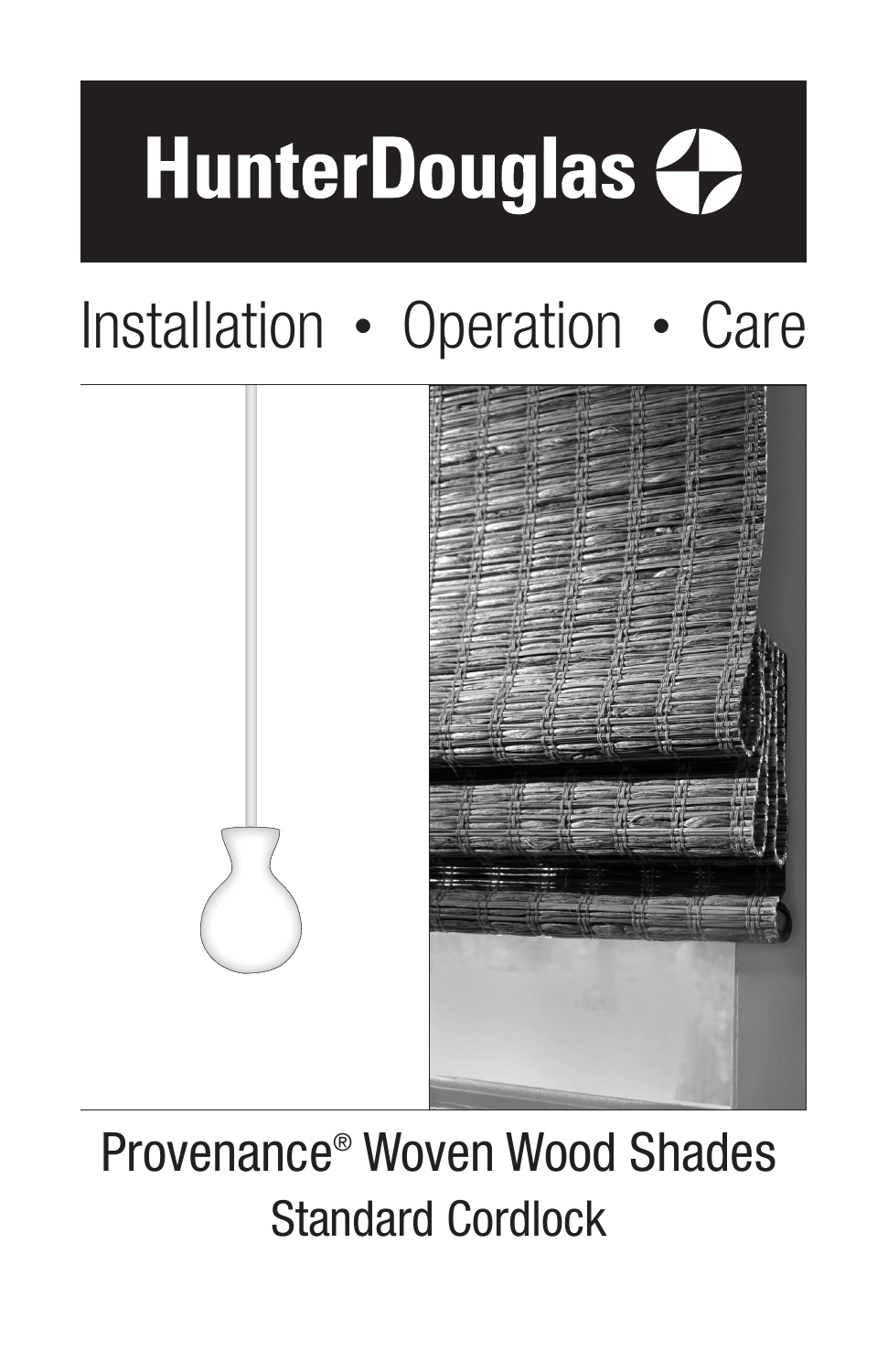# **CONTENTS**

| <b>Getting Started:</b>                                                      |
|------------------------------------------------------------------------------|
|                                                                              |
|                                                                              |
| Installation:                                                                |
|                                                                              |
|                                                                              |
|                                                                              |
|                                                                              |
| Mount Installation Brackets — Outside Mount with Optional Cornice Valance  6 |
|                                                                              |
|                                                                              |
|                                                                              |
| Operation:                                                                   |
|                                                                              |
|                                                                              |
| Care:                                                                        |
|                                                                              |
|                                                                              |
| <b>Child Safety:</b>                                                         |
|                                                                              |

#### Questions?

Call the Hunter Douglas Consumer Support at 1-888-501-8364.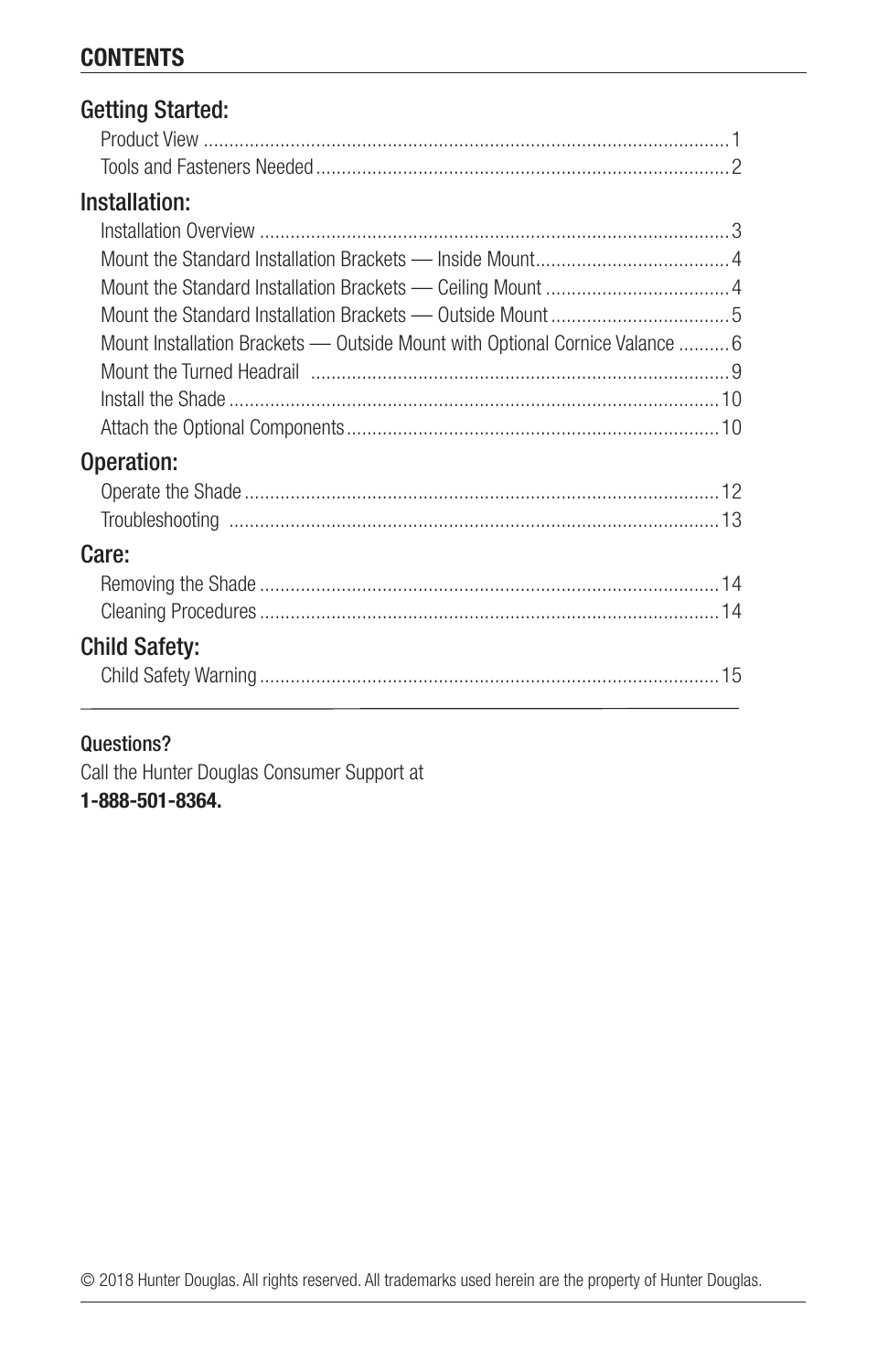# Product View

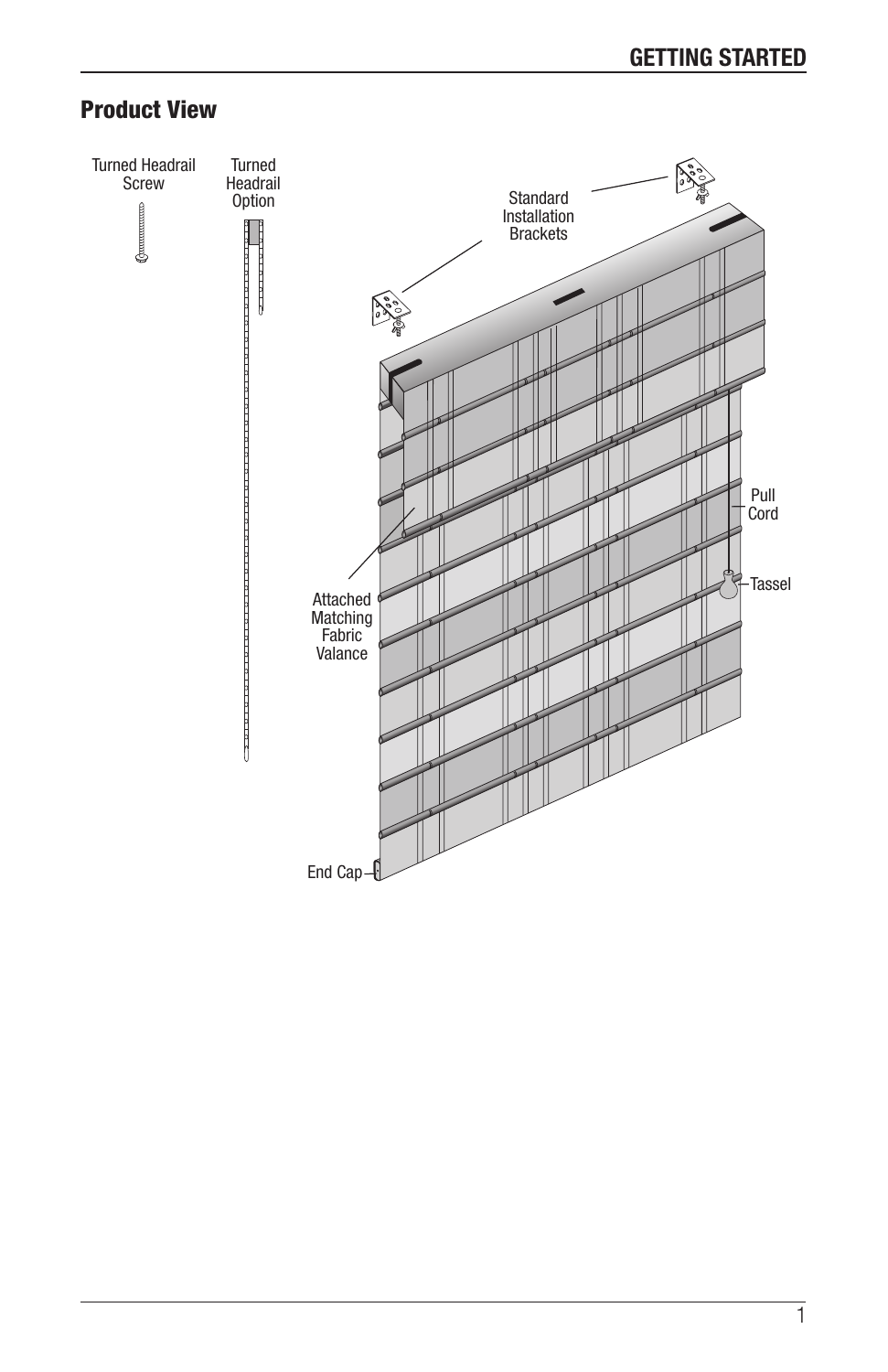# GETTING STARTED

Thank you for purchasing Hunter Douglas Provenance® Woven Wood Shades. With proper installation, operation, and care, your new shades will provide years of beauty and performance.

Please thoroughly review this instruction booklet and the enclosed packing list before beginning the installation.

# Tools and Fasteners Needed

- Flat blade and Phillips screwdrivers
- Measuring tape and pencil
- Level (laser level is recommended)
- **D** Power drill,  $3/16$ " drill bit,  $3/32$ " drill bit, and  $1/4$ " hex driver

In addition, you will need fasteners designed to work with your specific mounting surface(s).

- #6 Hex Head Screws (Provided). Two 1<sup>1</sup>/<sub>2</sub>" screws are provided per installation bracket.
- $\blacksquare$  #8 Hex Head Screws (Provided with Turned Headrail Option).  $2^{1/2}$ " and 3" screws are provided for wall or ceiling mount.

**COLORATION CONTINUES (C)** #6 x 11 /2" #8 x 21 /2" or 3" Hex Head Screw Hex Head Screw (Provided) (Provided)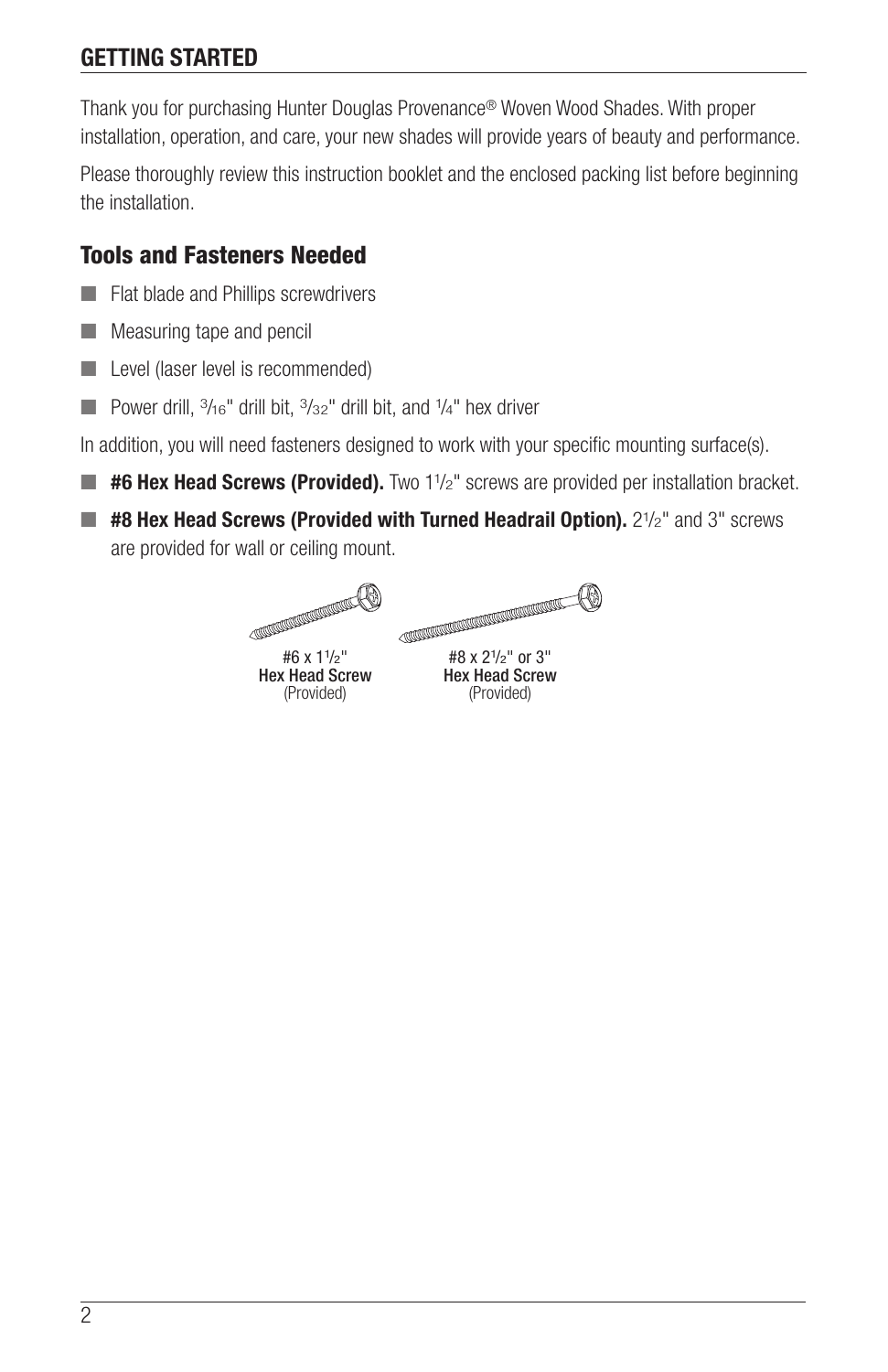#### Installation Overview

■ One of the following bracket types are required depending on shade options ordered. The number of brackets required varies with shade width, as shown in the table below.



| Width                           | <b>Brackets</b><br><b>Required</b> |
|---------------------------------|------------------------------------|
| $18" - 36"$                     | 2                                  |
| $36^{1}/8" - 72"$               | З                                  |
| $721\frac{1}{8}$ " - 96"        | 5                                  |
| $2 - or 3 - on - 1$<br>Headrail | 5                                  |

#### Mounting Types and Window Terminology

If the installation brackets are mounted correctly, the rest of the installation process follows easily. To prepare for this important first step, review the mounting types and basic window terminology.



■ Refer to the appropriate page below based on your order:

- ➤ Standard Shades Inside Mount Page 4
- ➤ Standard Shades Ceiling Mount Page 4
- ➤ Standard Shades Outside Mount Page 5
- $\blacktriangleright$  Turned Headrail Shades Page 6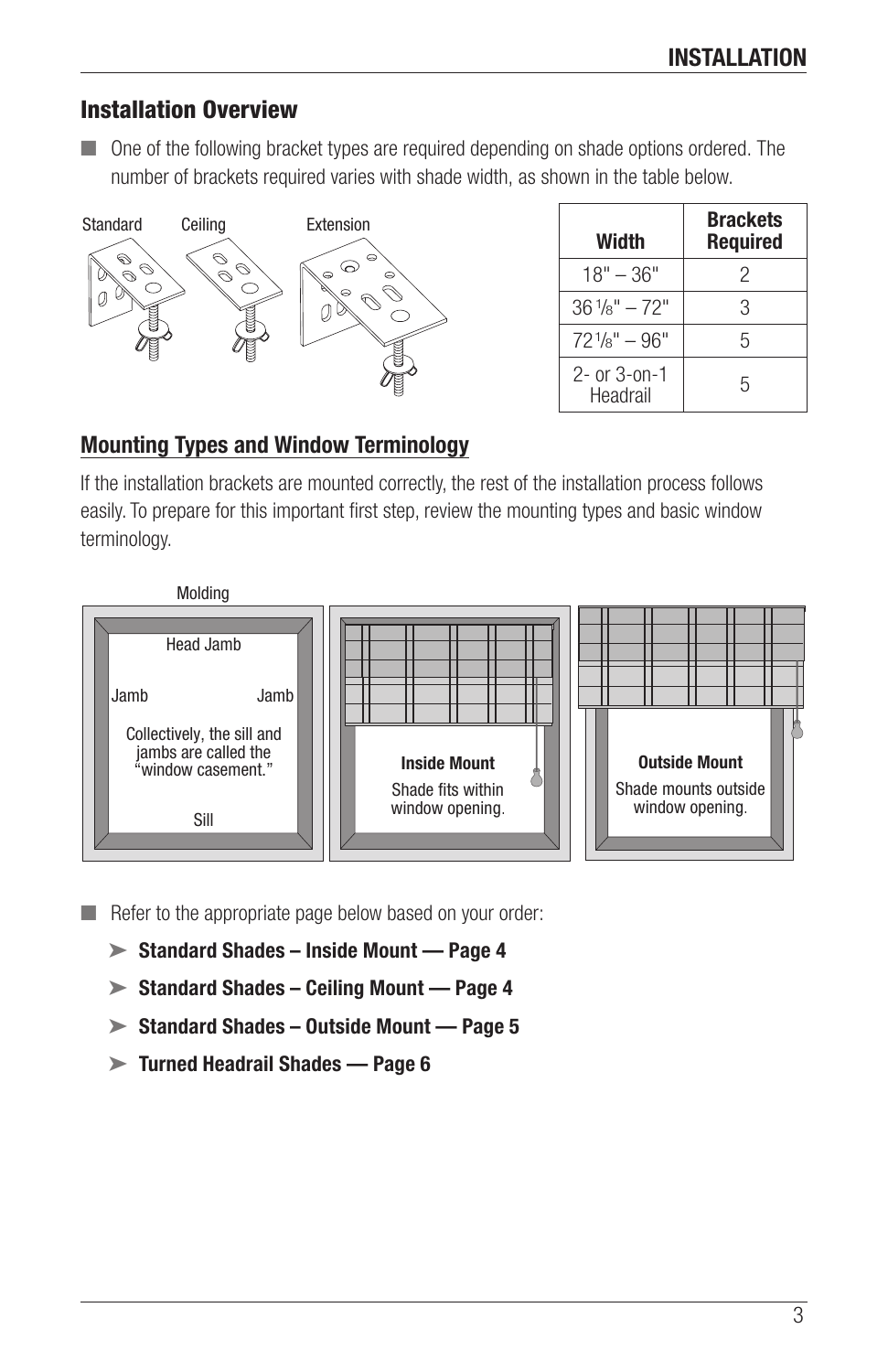# **INSTALLATION**

# Mount the Standard Installation Brackets — Inside Mount

- Mark 1" in from each jamb.
	- ► If more than two installation brackets came with your order, space additional bracket(s) evenly between the two end brackets and mark their location. Mount into wood whenever possible.



- Center the brackets on your marks, then mark each of the screw holes.
	- ➤ Minimum mounting depth for bracket attachment is 11 /2". Fully recessed mounting depth is 2<sup>1</sup>/<sub>4</sub>".

NOTE: Adjust bracket placement to gain clearance to avoid any obstructions, such as window cranks or handles.

**IMPORTANT:** The front edges of the installation brackets must be level and aligned.

 $\blacksquare$  Drill the screw holes using a  $\frac{3}{32}$ " drill bit.

■ Attach the installation brackets using the screws provided.



**WARNING:** Product is heavy. Mount into wood/ metal studs or into concrete with concrete anchors. Drywall anchors are not recommended.

#### Proceed to "Install the Shade" on page 8.

### Mount the Standard Installation Brackets — Ceiling Mount

- Center each bracket over your marks on the mounting surface.
- $\blacksquare$  Drill the screw holes using a  $3/32$ " drill bit.



**WARNING:** Product is heavy. Mount into wood/metal studs or into concrete with concrete anchors. Drywall anchors are not recommended.

- Attach using two screws through the top holes.
- The shade must be mounted level to operate properly. Use a level to ensure that all brackets are level and aligned. Shim the brackets, if necessary.



Outside Mount

Inside Mount

#### Proceed to "Install the Shade" on page 8.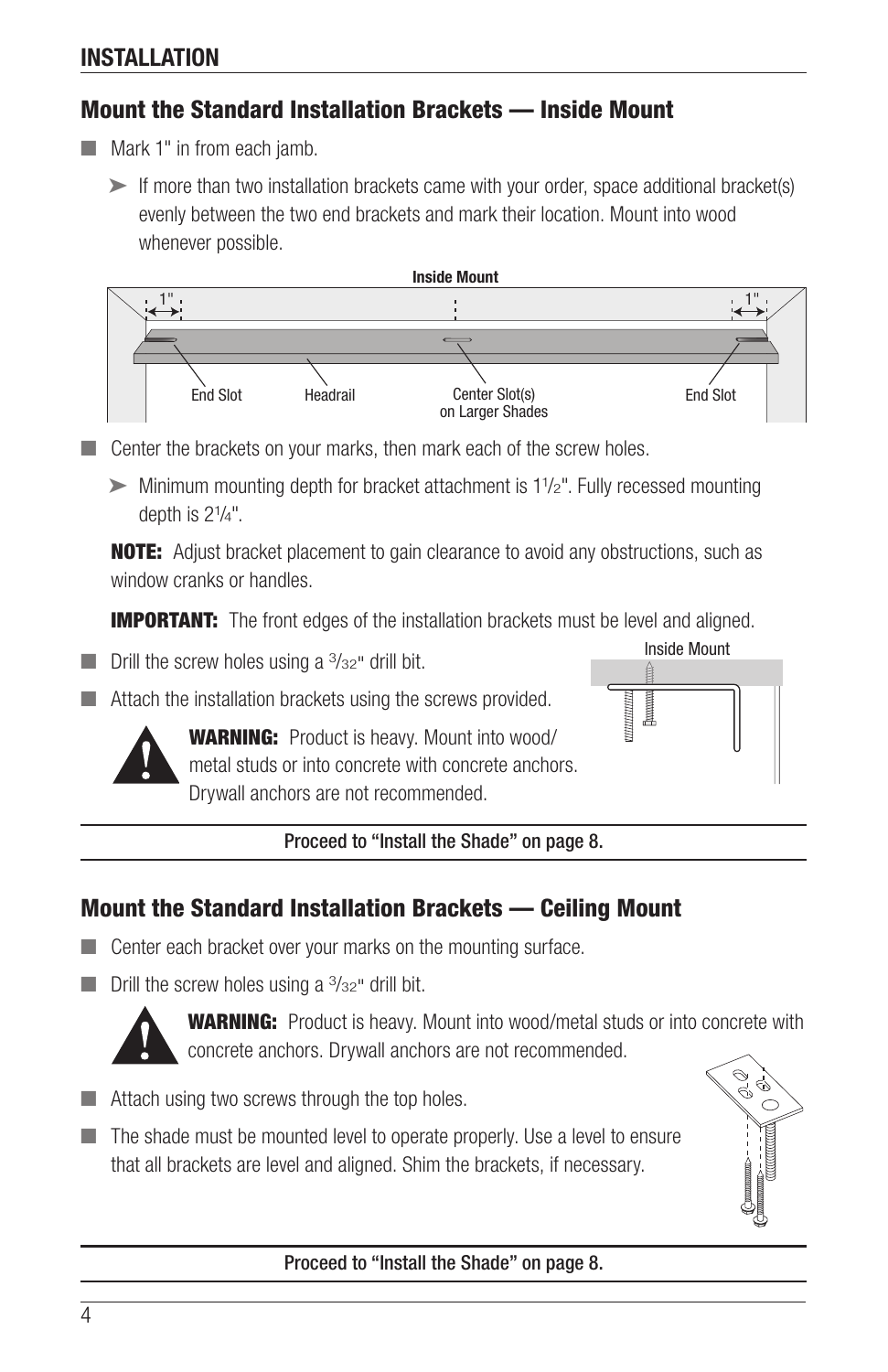# Mount the Standard Installation Brackets — Outside Mount

- Center the headrail over the window opening at the desired height. Use a pencil to lightly mark each end of the headrail.
	- ➤ Alternatively, measure the width of the headrail and use that width to mark the headrail end points over the window opening.
- Mark 1" in from each end of the headrail.
	- ➤ If more than two installation brackets came with your order, space additional bracket(s) evenly between the two end brackets and mark their location. Mount into wood whenever possible.



■ Center the brackets on your marks, then mark each of the screw holes.

- ▶ A minimum 17/<sub>8</sub>" flat vertical surface is required to mount the brackets.
- ➤ The top of the installation bracket should be at the desired shade height.

**IMPORTANT:** The brackets should be level and aligned.

**CAUTION:** The rear of the brackets must be flush against a flat mounting surface. Do not mount brackets on a curved molding.

- $\blacksquare$  Drill the screw holes using a  $3/32$ " drill bit.
- Attach the installation brackets using the screws provided.



**WARNING:** Product is heavy. Mount into wood/ metal studs or into concrete with concrete anchors. Drywall anchors are not recommended.



#### Proceed to "Install the Shade" on page 8.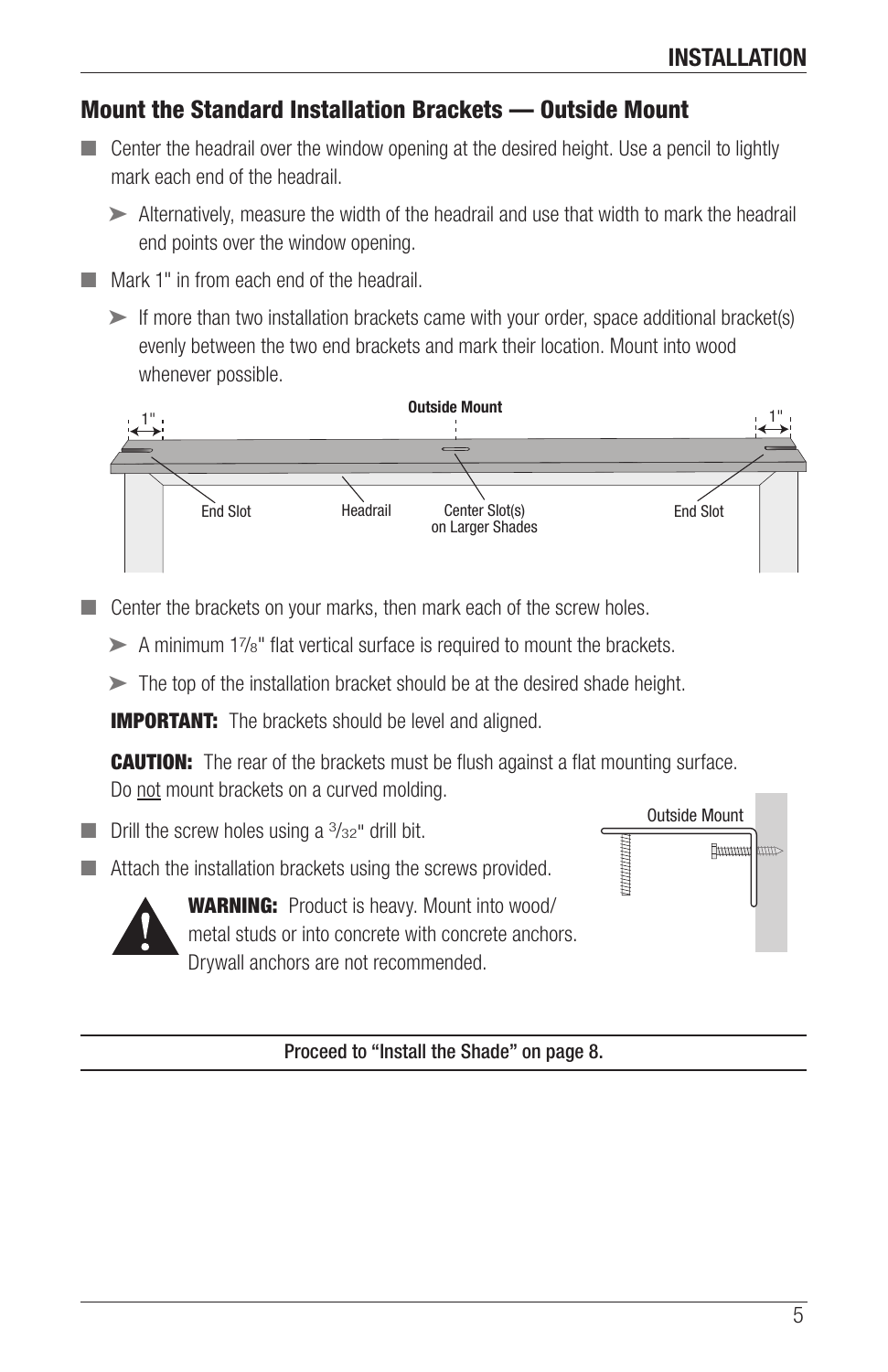# Mount the Turned Headrail

#### Inside/Ceiling Mount

- Hold the turned headrail in place.
- Press a headrail screw through each drilled hole in the headrail to mark the screw holes.
- $\blacksquare$  Drill the screw holes using a  $3/32$ " drill bit.

**IMPORTANT:** Use drywall anchors when mounting into drywall.

■ Attach the headrail to the mounting surface with the screws provided.

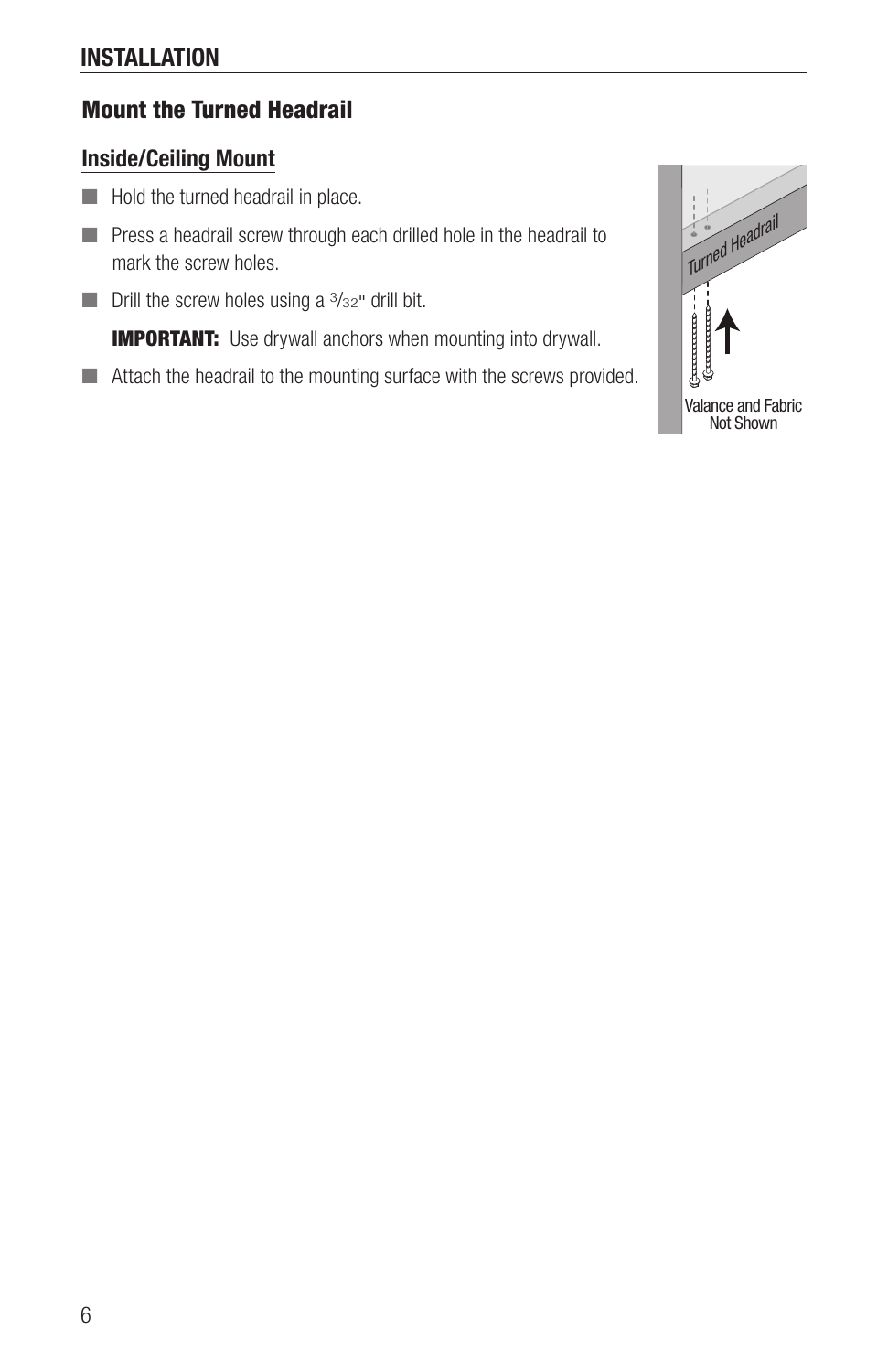# Outside Mount

- Measure the headrail width. Use the chart as a reference of the number of screws needed for your shade.
	- ► Screws will be used in pairs with an inch between the pair of screws.
- Lift the valance and mark the headrail  $1<sup>1</sup>/2<sup>''</sup>$  in from each end for the first screw in the pair.

**IMPORTANT:** Avoid drilling through the vertically oriented yarns on the shade fabric.

- ➤ Mark an inch from your mark for the location of the next screw in the pair.
- Mark the location of each pair of screws spaced evenly between the two end pairs. Mount into wood whenever possible.
- Drill the screw holes in the headrail and on the mounting surface using a 3/<sub>16</sub>" drill bit.



**WARNING:** Product is heavy. Mount into wood/metal studs or into concrete with concrete anchors. Drywall anchors are not recommended.

■ Attach the headrail to the mounting surface using the screws provided.

| Width                              | <b>Turned</b><br><b>Headrail</b><br><b>Screws</b> |
|------------------------------------|---------------------------------------------------|
| $18" - 36"$                        |                                                   |
| $36^{1}/8" - 72"$                  | 6                                                 |
| $72\frac{1}{8}$ " – 96"            | 10                                                |
| $2 -$ or $3 -$ on $-1$<br>Headrail | 10                                                |

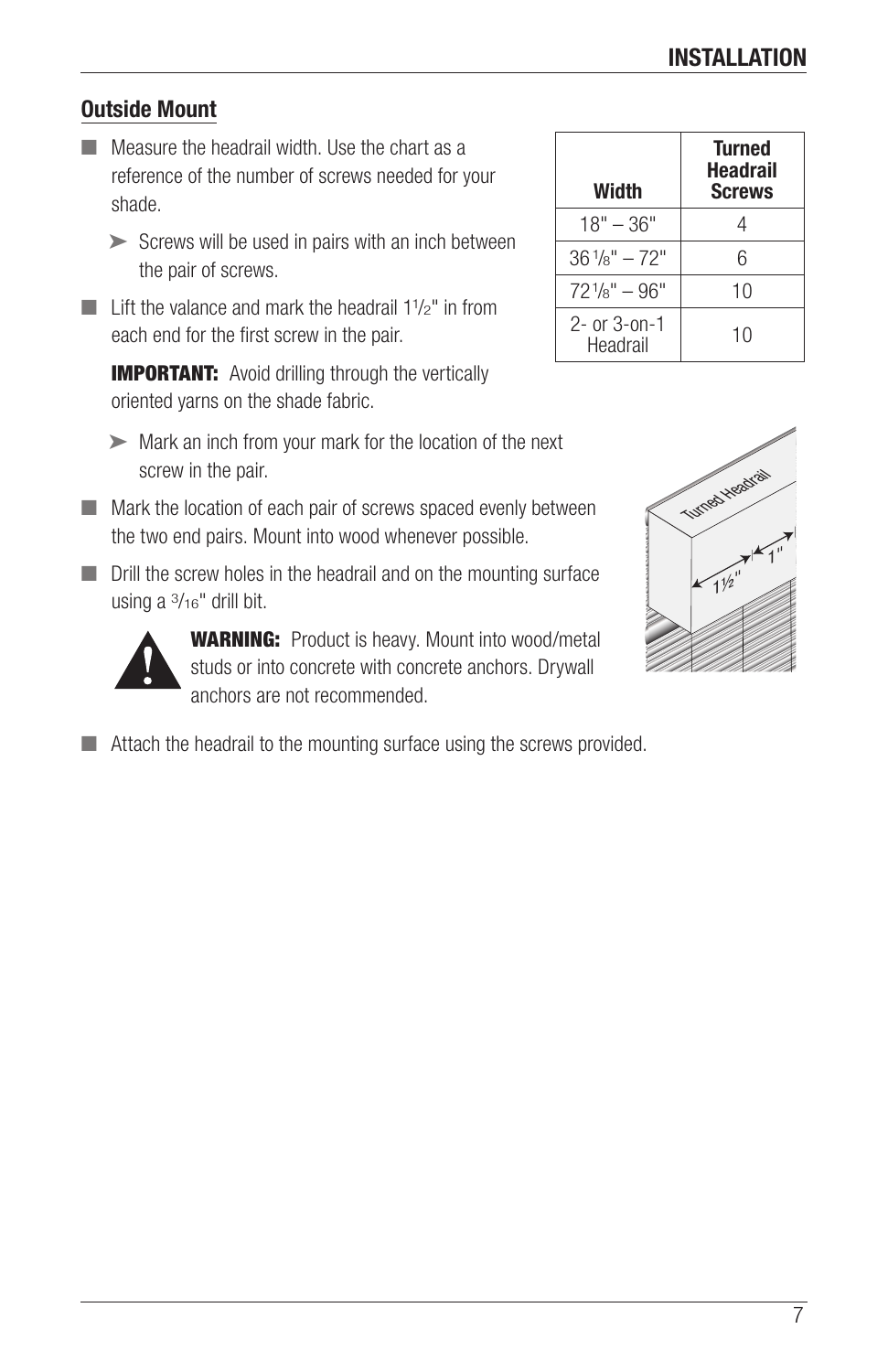# **INSTALLATION**

# Install the Shade

#### Standard Shades

- Align the studs on the installation brackets with the slots in the headrail of the shade.
- Place the wing nuts onto the studs and tighten them about  $1/2$ ".
- Tighten the wing nuts completely.
- Check that the brackets securely hold the shade and valance returns.

# Attach the Optional Components

#### If You Ordered Hold-Down Brackets...

Hold-down brackets provide stability and prevent swaying by securing the bottom rail — for example, in French door applications. Hold-down brackets can only be used with outside mount shades.

- Lower the shade and place the pins from the hold-down brackets into the bottom rail end caps.
- $\Box$  On the mounting surface, mark the screw holes.
- $\blacksquare$  Drill the screw holes using a  $\frac{3}{32}$ " drill bit.
- Attach the hold-down brackets to the mounting surface using the screws provided.



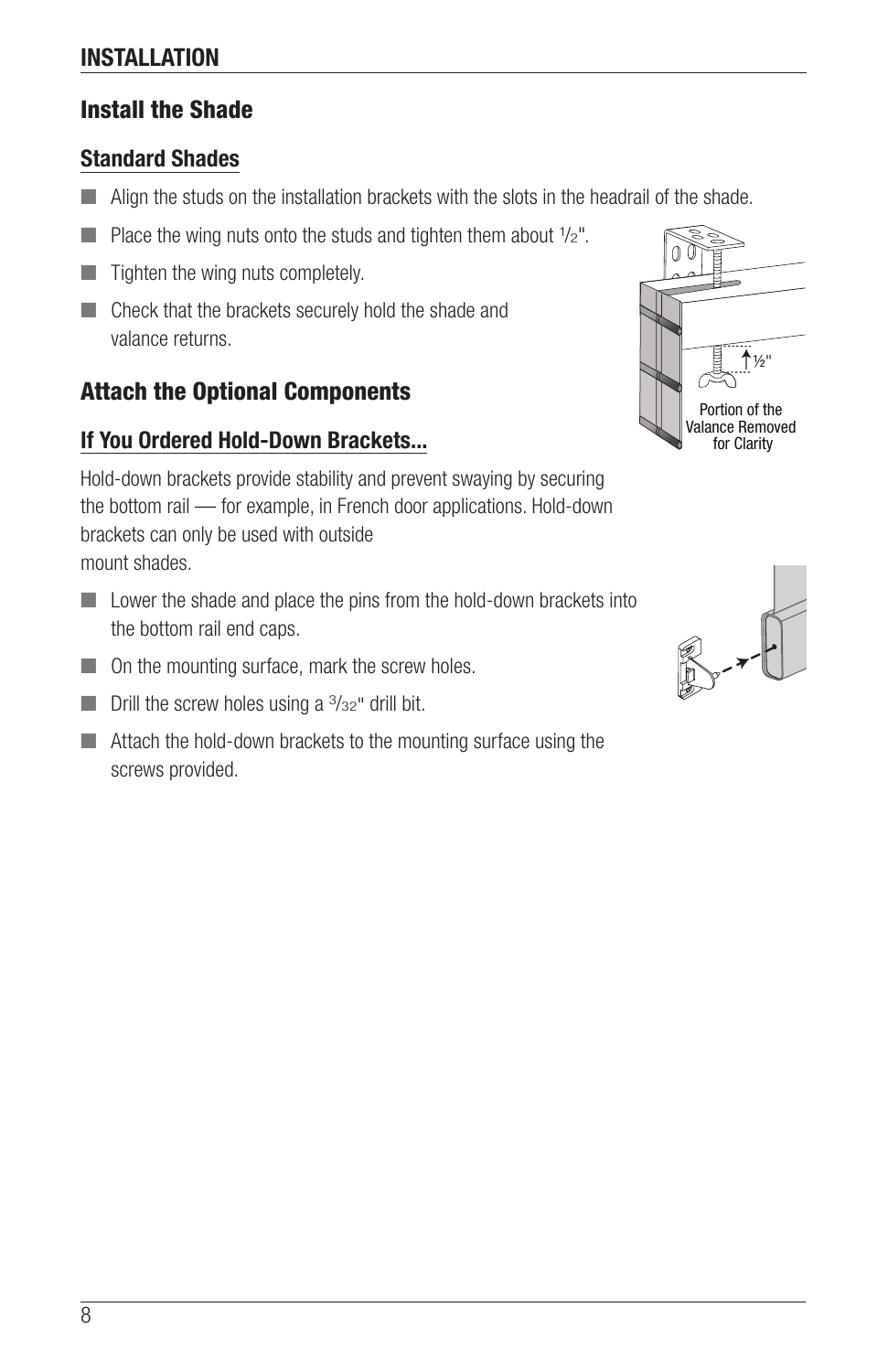# Operate the Shade

#### Standard Shades

#### To raise the shade:

- Hold the cord and pull until the shade is at the desired height.
- Pull the cord towards the outside of the shade to lock into position.

#### To lower the shade:

- Pull the cord towards the inside of the shade to unlock.
- Holding the cord, let the shade lower to the desired height.
- Pull the cord towards the outside of the shade to lock.

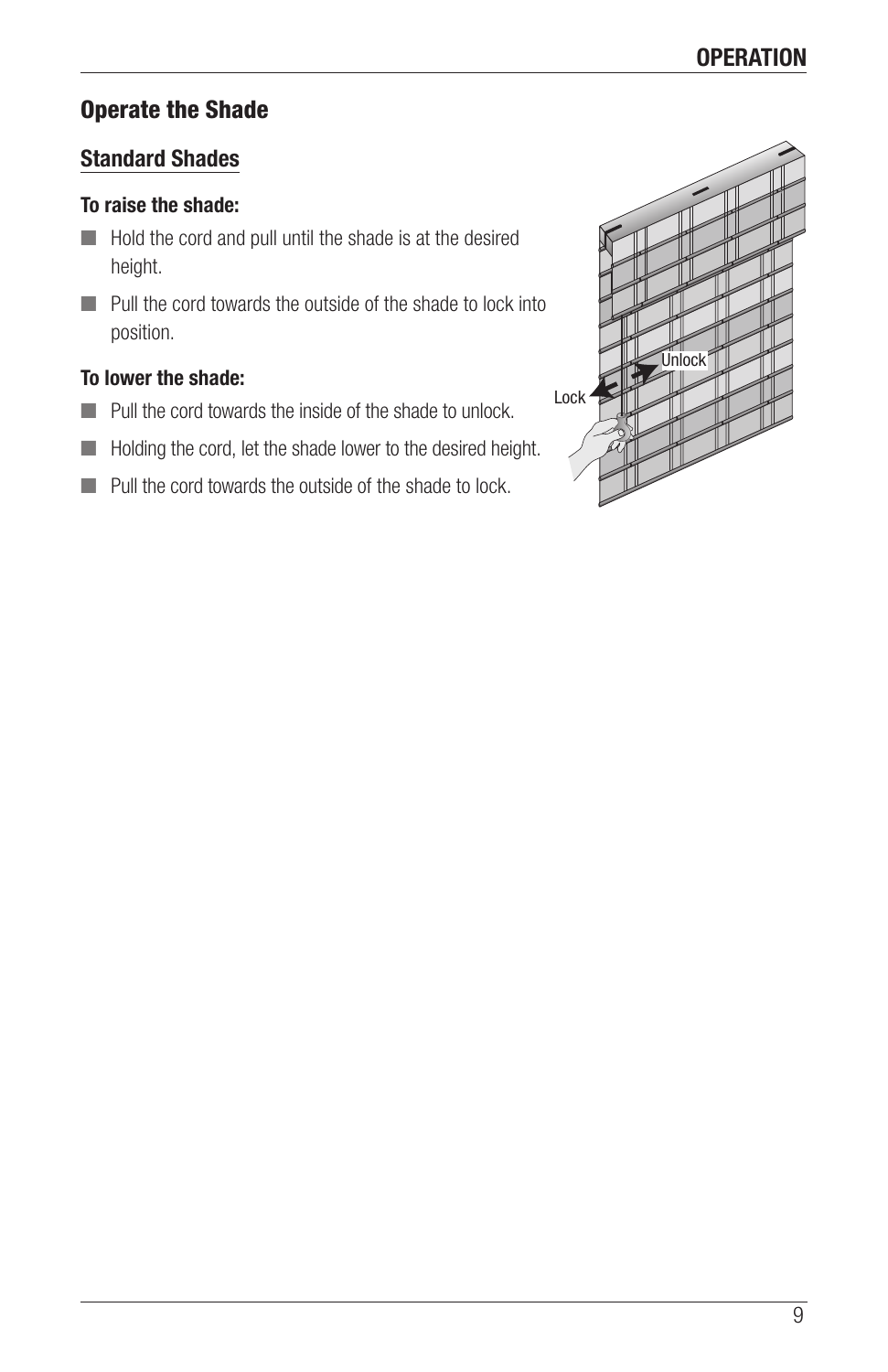# **OPERATION**

# **Troubleshooting**

| <b>Problem</b>  | The shade will not fit into the installation brackets.                                                                                                                                                                                                                                              |
|-----------------|-----------------------------------------------------------------------------------------------------------------------------------------------------------------------------------------------------------------------------------------------------------------------------------------------------|
| <b>Solution</b> | Check that the installation brackets are level and aligned. Shim the installation<br>brackets to level the headrail, if necessary. Shims are provided.                                                                                                                                              |
|                 | Be sure the heads of the screws are flush against the installation bracket.                                                                                                                                                                                                                         |
|                 | Check that the headrail is completely inserted into the installation brackets. See<br>"Install the Shade" on page 8.                                                                                                                                                                                |
| <b>Problem</b>  | The shade is hard to raise or lower, or will not raise or lower.                                                                                                                                                                                                                                    |
| <b>Solution</b> | Make sure that the shade fabric is not caught between the installation bracket<br>and the headrail.                                                                                                                                                                                                 |
|                 | Check that the headrail and installation brackets are level and aligned. Shim the<br>installation brackets to level the headrail, if necessary.                                                                                                                                                     |
|                 | If hold-down brackets are used, make sure they have been released before<br>operating the shade.                                                                                                                                                                                                    |
| <b>Problem</b>  | The shade raises or lowers unevenly or the bottom rail is uneven when<br>fully raised.                                                                                                                                                                                                              |
| <b>Solution</b> | Check that the headrail and installation brackets are level and aligned. Shim the<br>installation brackets to level the headrail, if necessary.                                                                                                                                                     |
|                 | Check to see if there is an obstruction in the shade's path. If a shade hits an<br>obstruction as it is lowered, it may become misaligned. This may cause the<br>shade to be angled or tilted when fully raised. Try lowering the shade completely,<br>then raising it to allow it to self-correct. |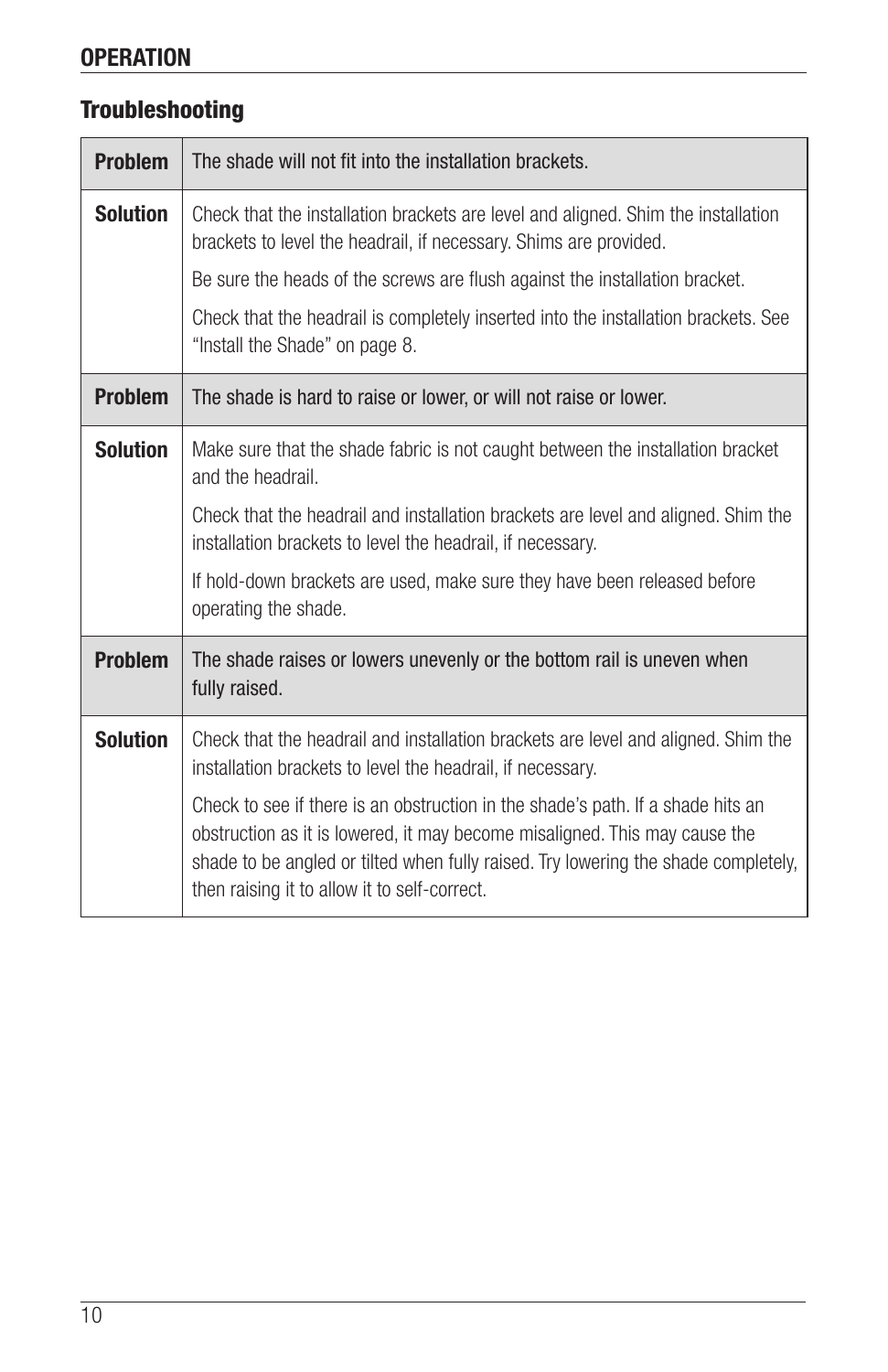# Removing the Shade

#### Standard Shade

- Fully raise the shade.
- While holding the headrail, remove each wing nut from all screws on the brackets.
	- ➤ If your shade has a turned headrail, remove the screws.



# Cleaning Procedures

For most fabrics, the following options are available if your shade needs cleaning.

#### **Dusting**

■ Regular light dusting with a feather duster is all the cleaning that is needed in most circumstances. You may also use a hair dryer on a cool setting or compressed air set to a low pressure.

#### Vacuuming

■ Use a low suction, hand-held vacuum for more thorough dust removal.

### Spot-Cleaning

Only the following Provenance® fabrics can be spot-cleaned:

- ➤ Brisbane
- ➤ Coastal
- ➤ Kathay
- ➤ Kiawah
- ➤ Mindanao
- ➤ Nantucket™
- ➤ Palisade
- Prepare a solution of warm water and a mild detergent.
- Dampen a clean cloth in the solution and wring it out.
- Dab the spot with the dampened cloth until it is gone. Do not rub the fabric.
- Allow the shade to dry in the completely lowered position.
- ➤ Shoal Bay
- ➤ Thailand
- ➤ Mono Color Liners
- ➤ Duo Color Liners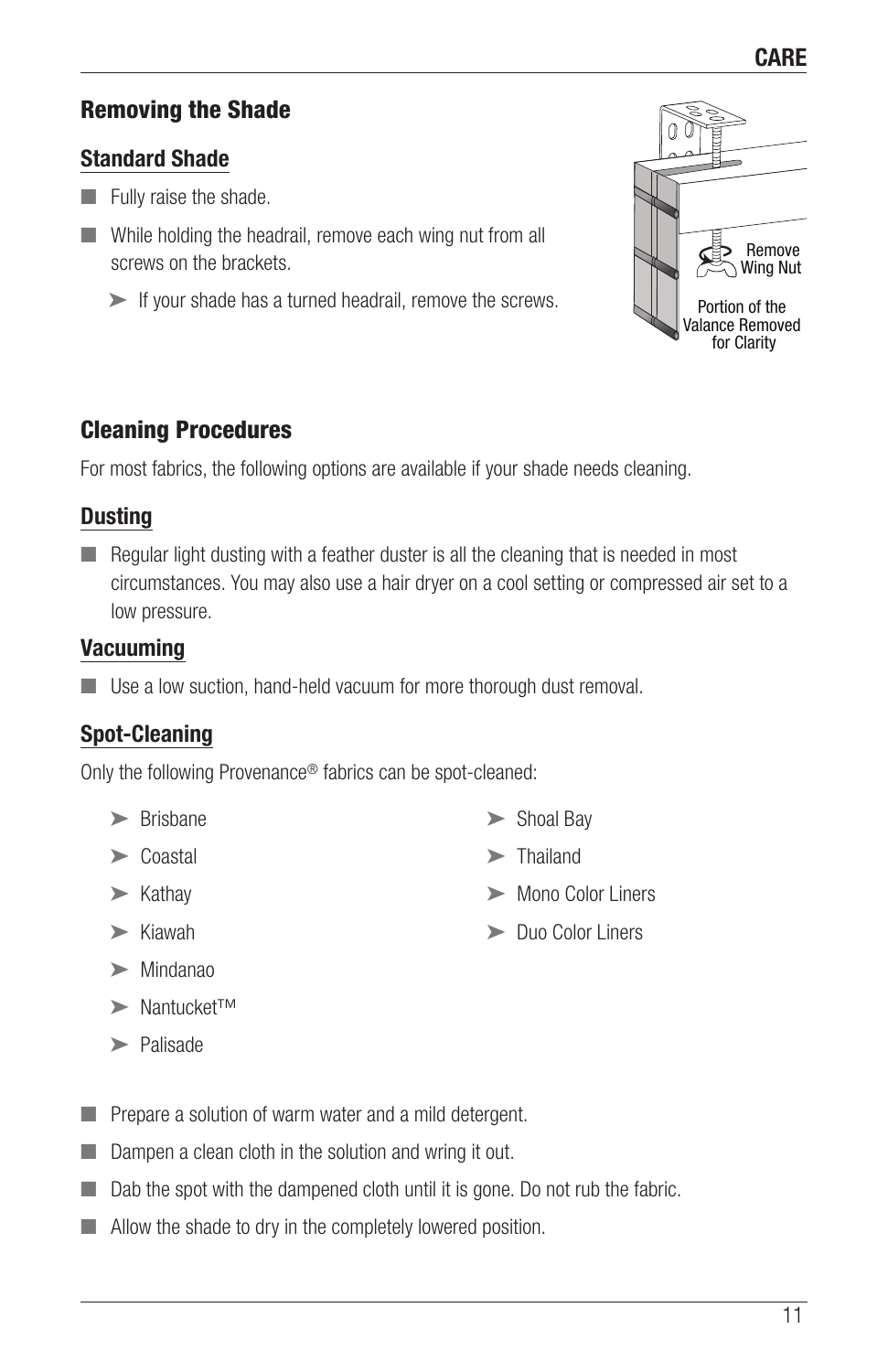

Young children can STRANGLE in cord loops above the cord stop. They can also wrap cords around their necks and STRANGLE.

- Always keep cords out of the reach of children.
- Move cribs, playpens and other furniture away from cords. Children can climb furniture to get to cords.
- Do not tie cords together. Make sure cords do not twist together and create a loop.

Hunter Douglas provides cord cleats and we recommend their use.

- $\blacksquare$  Attach two cord cleats 6" to 12" apart at a height where they will be out of the reach of children. Take into account that a child may stand on furniture attempting to reach the cords. Be sure the cleats are firmly secured. Once the cleats are attached, wrap excess cord around them after each use of the shade.
- Only Hunter Douglas supplied hardware should be used. Replacement parts may be obtained by contacting the Hunter Douglas Customer Information Center at 1-888-501-8364.

**NOTE:** The warning labels on the bottom rails of corded window coverings contain important safety information. These warning labels are designed to be permanent, in accordance with the industry's safety standards, and must not be removed.